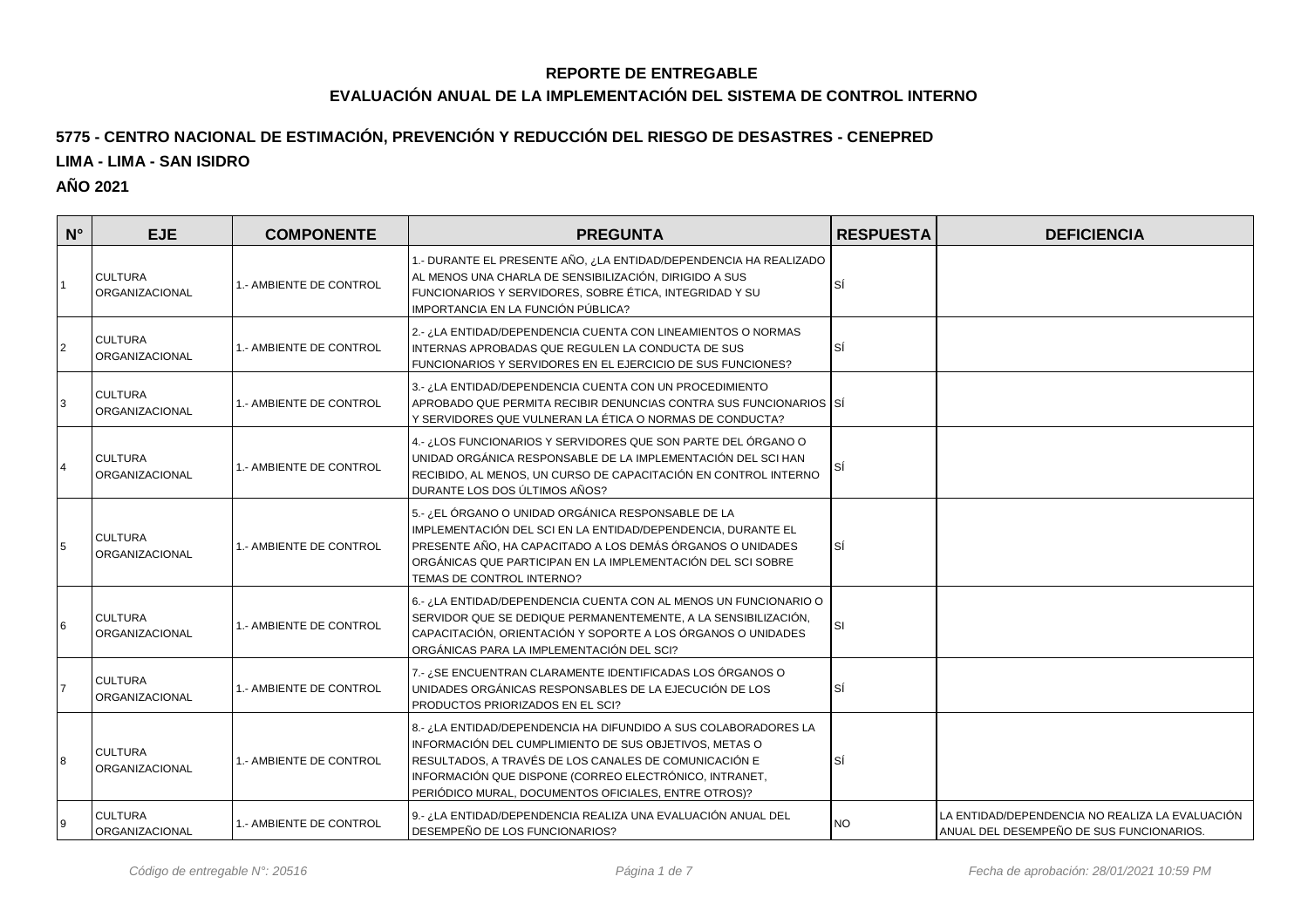| $N^{\circ}$ | <b>EJE</b>                                                         | <b>COMPONENTE</b>                        | <b>PREGUNTA</b>                                                                                                                                                                                                                                                                                                | <b>RESPUESTA</b>    | <b>DEFICIENCIA</b>                                                                                                                                                                                                                                                                             |
|-------------|--------------------------------------------------------------------|------------------------------------------|----------------------------------------------------------------------------------------------------------------------------------------------------------------------------------------------------------------------------------------------------------------------------------------------------------------|---------------------|------------------------------------------------------------------------------------------------------------------------------------------------------------------------------------------------------------------------------------------------------------------------------------------------|
| 10          | <b>CULTURA</b><br>ORGANIZACIONAL                                   | 1.- AMBIENTE DE CONTROL                  | 10.- ¿LOS ÓRGANOS O UNIDADES ORGÁNICAS RESPONSABLES DE LA<br>EJECUCIÓN DE LAS MEDIDAS DE REMEDIACIÓN Y MEDIDAS DE CONTROL<br>REPORTAN MENSUALMENTE SUS AVANCES AL ÓRGANO O UNIDAD<br>ORGÁNICA RESPONSABLE DE LA IMPLEMENTACIÓN DEL SCI?                                                                        | <b>PARCIALMENTE</b> | LOS ÓRGANOS O UNIDADES ORGÁNICAS<br>RESPONSABLES DE LA EJECUCIÓN DE LAS MEDIDAS DE<br>REMEDIACIÓN Y MEDIDAS DE CONTROL REPORTAN<br>PARCIALMENTE SUS AVANCES AL ÓRGANO O UNIDAD<br>ORGÁNICA RESPONSABLE DE LA IMPLEMENTACIÓN DEL<br>SCI.                                                        |
| 11          | <b>CULTURA</b><br>ORGANIZACIONAL                                   | 1.- AMBIENTE DE CONTROL                  | 11.- ¿LA ENTIDAD/DEPENDENCIA OTORGA RECONOCIMIENTOS, MEDIANTE<br>CARTA, MEMORANDO U OTRAS COMUNICACIONES FORMALES, A LOS<br>RESPONSABLES DE LA IMPLEMENTACIÓN DE MEDIDAS DE REMEDIACIÓN Y<br>MEDIDAS DE CONTROL, CUANDO ESTAS SON CUMPLIDAS EN SU TOTALIDAD<br>EN LOS PLAZOS ESTABLECIDOS?                     | <b>NO</b>           | LA ENTIDAD/DEPENDENCIA NO OTORGA<br>RECONOCIMIENTOS, MEDIANTE CARTA, MEMORANDO U<br>OTRAS COMUNICACIONES FORMALES, A LOS<br>RESPONSABLES DE LA IMPLEMENTACIÓN DE MEDIDAS<br>DE REMEDIACIÓN Y MEDIDAS DE CONTROL, CUANDO<br>ESTAS SON CUMPLIDAS EN SU TOTALIDAD EN LOS<br>PLAZOS ESTABLECIDOS.  |
| 12          | <b>CULTURA</b><br>ORGANIZACIONAL                                   | I.- AMBIENTE DE CONTROL                  | 12.- ¿LA ENTIDAD/DEPENDENCIA UTILIZA INDICADORES DE DESEMPEÑO<br>PARA MEDIR EL LOGRO DE SUS OBJETIVOS, METAS O RESULTADOS?                                                                                                                                                                                     | SÍ                  |                                                                                                                                                                                                                                                                                                |
| 13          | <b>CULTURA</b><br>ORGANIZACIONAL                                   | 1.- AMBIENTE DE CONTROL                  | 13.- ¿LA ENTIDAD/DEPENDENCIA HA TIPIFICADO EN SU REGLAMENTO DE<br>INFRACCIONES Y SANCIONES DEL PERSONAL, O DOCUMENTO QUE HAGA<br>SUS VECES, LAS CONDUCTAS INFRACTORAS POR INCUMPLIMIENTO DE LAS<br>FUNCIONES RELACIONADAS A LA IMPLEMENTACIÓN DEL SCI?                                                         | NO.                 | LA ENTIDAD/DEPENDENCIA NO CUENTA CON UN<br>REGLAMENTO DE INFRACCIONES Y SANCIONES<br>APLICABLE A SU PERSONAL, O DE CONTAR CON EL<br>MISMO, ESTE NO INCLUYE EN SU TIPIFICACIÓN CON<br>CONDUCTAS INFRACTORAS POR INCUMPLIMIENTO DE<br>LAS FUNCIONES RELACIONADAS A LA IMPLEMENTACIÓN<br>DEL SCI. |
| 14          | <b>CULTURA</b><br>ORGANIZACIONAL                                   | 4.- INFORMACIÓN Y<br><b>COMUNICACIÓN</b> | 14.- ¿EL TITULAR DE LA ENTIDAD/DEPENDENCIA HA PRESENTADO EL<br>INFORME DE RENDICIÓN DE CUENTAS DE TITULARES DE ACUERDO A LAS<br>DISPOSICIONES DE LA NORMATIVA VIGENTE Y EN LOS PLAZOS<br>ESTABLECIDOS?                                                                                                         | SÍ                  |                                                                                                                                                                                                                                                                                                |
| 15          | <b>CULTURA</b><br>ORGANIZACIONAL                                   | 4.- INFORMACIÓN Y<br><b>COMUNICACIÓN</b> | 15.- ¿LA ENTIDAD/DEPENDENCIA HA CUMPLIDO CON DIFUNDIR A LA<br>CIUDADANÍA LA INFORMACIÓN DE SU EJECUCIÓN PRESUPUESTAL, DE<br>FORMA SEMESTRAL, A TRAVÉS DE LOS CANALES DE COMUNICACIÓN QUE<br>DISPONE (INTERNET, PERIÓDICO MURAL, DOCUMENTOS OFICIALES, ENTRE<br>OTROS)?                                         | lsí                 |                                                                                                                                                                                                                                                                                                |
| 16          | <b>CULTURA</b><br>ORGANIZACIONAL                                   | 4.- INFORMACIÓN Y<br><b>COMUNICACIÓN</b> | 16.- ¿LA ENTIDAD/DEPENDENCIA REGISTRA MENSUALMENTE EN EL<br>APLICATIVO INFOBRAS EL AVANCE FÍSICO DE LAS OBRAS PÚBLICAS QUE SE<br>ENCUENTRAN EN EJECUCIÓN?                                                                                                                                                      | NO APLICA           |                                                                                                                                                                                                                                                                                                |
| 17          | <b>CULTURA</b><br><b>ORGANIZACIONAL</b>                            | 4.- INFORMACIÓN Y<br><b>COMUNICACIÓN</b> | 17.- ¿LA ENTIDAD/DEPENDENCIA REVISA MENSUALMENTE LA RELACIÓN DE<br>FUNCIONARIOS INHABILITADOS EN EL PROCEDIMIENTO ADMINISTRATIVO<br>SANCIONADOR, A FIN DE IDENTIFICAR SI ALGUNO DE SUS FUNCIONARIOS SE SÍ<br>ENCUENTRA COMPRENDIDO EN DICHA RELACIÓN Y PROCEDER A CUMPLIR<br>CON LA CORRESPONDIENTE NORMATIVA? |                     |                                                                                                                                                                                                                                                                                                |
| 18          | <b>CULTURA</b><br>ORGANIZACIONAL                                   | 4.- INFORMACIÓN Y<br>COMUNICACIÓN        | 18.- ¿LA ALTA DIRECCIÓN UTILIZA LA INFORMACIÓN DEL SCI PARA TOMAR<br>DECISIONES?                                                                                                                                                                                                                               | PARCIALMENTE        | LA ALTA DIRECCIÓN UTILIZA PARCIALMENTE LA<br>INFORMACIÓN DEL SCI PARA TOMAR DECISIONES.                                                                                                                                                                                                        |
| 19          | <b>CULTURA</b><br>ORGANIZACIONAL<br>Código de entregable N°: 20516 | 4.- INFORMACIÓN Y<br><b>COMUNICACIÓN</b> | 19.- ¿SE HA PRESENTADO EL PLAN DE ACCIÓN ANUAL PARA LA<br>IMPLEMENTACIÓN DEL SCI AL TITULAR DE LA ENTIDAD/DEPENDENCIA Y<br>DEMÁS MIEMBROS DE LA ALTA DIRECCIÓN?<br>Página 2 de 7                                                                                                                               | SÍ                  | Fecha de aprobación: 28/01/2021 10:59 PM                                                                                                                                                                                                                                                       |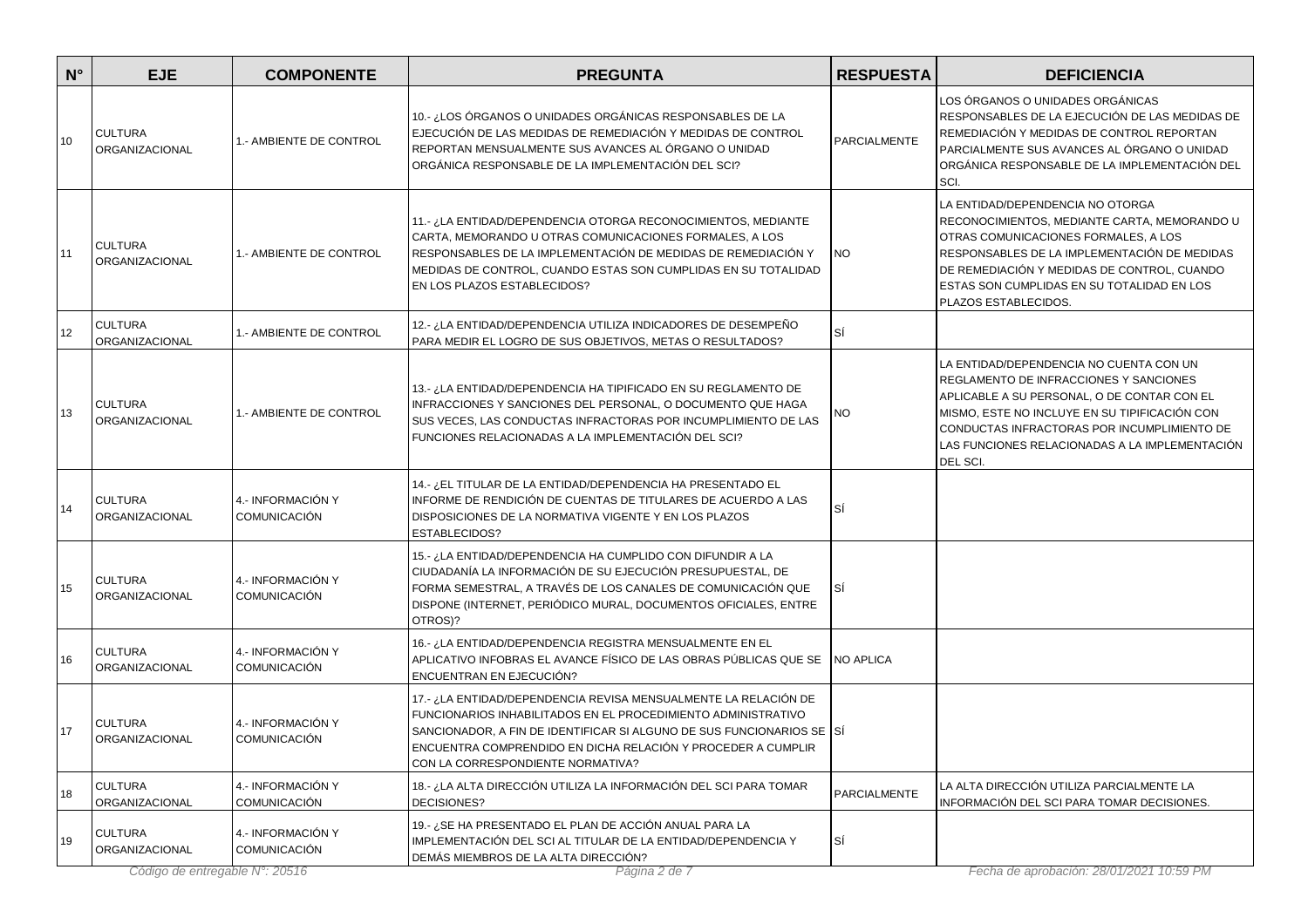| $\mathsf{N}^\circ$ | <b>EJE</b>                              | <b>COMPONENTE</b>                        | <b>PREGUNTA</b>                                                                                                                                                                                                                                                                                                                                                                                                                                                             | <b>RESPUESTA</b> | <b>DEFICIENCIA</b>                                                                                                                       |
|--------------------|-----------------------------------------|------------------------------------------|-----------------------------------------------------------------------------------------------------------------------------------------------------------------------------------------------------------------------------------------------------------------------------------------------------------------------------------------------------------------------------------------------------------------------------------------------------------------------------|------------------|------------------------------------------------------------------------------------------------------------------------------------------|
| 20                 | <b>CULTURA</b><br><b>ORGANIZACIONAL</b> | 4.- INFORMACIÓN Y<br><b>COMUNICACIÓN</b> | 20.- ¿LA ENTIDAD/DEPENDENCIA, A TRAVÉS DE LOS CANALES DE<br>COMUNICACIÓN INTERNOS (CORREO ELECTRÓNICO, INTRANET, PERIÓDICO<br>MURAL, DOCUMENTOS OFICIALES, ENTRE OTROS), INFORMA<br>TRIMESTRALMENTE A LOS FUNCIONARIOS Y SERVIDORES SOBRE LA<br>IMPORTANCIA DE CONTAR CON UN SCI?                                                                                                                                                                                           | <b>NO</b>        | LA ENTIDAD/DEPENDENCIA NO INFORMA, DE FORMA<br>TRIMESTRAL, A LOS FUNCIONARIOS Y SERVIDORES<br>SOBRE LA IMPORTANCIA DE CONTAR CON UN SCI. |
| 21                 | <b>CULTURA</b><br><b>ORGANIZACIONAL</b> | 4.- INFORMACIÓN Y<br><b>COMUNICACIÓN</b> | 21.- ¿LA ENTIDAD/DEPENDENCIA INCORPORA EN UNA CLÁUSULA<br>CONTRACTUAL CON LOS PROVEEDORES O CONSULTORES LA<br>MANIFESTACIÓN DE AMBAS PARTES DEL ""RECHAZO TOTAL Y ABSOLUTO A<br>CUALQUIER TIPO DE OFRECIMIENTO, DÁDIVA, FORMA DE SOBORNO<br>NACIONAL O TRANSNACIONAL, REGALO, ATENCIÓN O PRESIÓN INDEBIDA<br>QUE PUEDA AFECTAR EL DESARROLLO NORMAL Y OBJETIVO DE LOS<br>CONTRATOS"", O DE SER EL CASO, SOLICITA UNA DECLARACIÓN JURADA<br><b>BAJO LOS MISMOS TÉRMINOS?</b> | SÍ               |                                                                                                                                          |
| 22                 | <b>CULTURA</b><br>ORGANIZACIONAL        | 4.- INFORMACIÓN Y<br><b>COMUNICACIÓN</b> | 22.- ¿SE COMUNICA FORMALMENTE LA INFORMACIÓN DEL PLAN DE ACCIÓN<br>ANUAL PARA LA IMPLEMENTACIÓN DEL SCI, SEGÚN CORRESPONDA, A LOS<br>ÓRGANOS O UNIDADES ORGÁNICAS QUE PARTICIPAN EN LA<br>IMPLEMENTACIÓN DEL SCI?                                                                                                                                                                                                                                                           | SÍ               |                                                                                                                                          |
| 23                 | <b>GESTIÓN DE RIESGOS</b>               | 2.- EVALUACIÓN DE RIESGOS                | 23.- ¿LA ENTIDAD/DEPENDENCIA HA TOMADO EN CUENTA LOS CRITERIOS DE<br>TOLERANCIA ESTABLECIDOS EN LA PRESENTE DIRECTIVA, PARA<br>IDENTIFICAR LOS RIESGOS QUE VAN A SER REDUCIDOS MEDIANTE MEDIDAS<br>DE CONTROL?                                                                                                                                                                                                                                                              | SI               |                                                                                                                                          |
| 24                 | <b>GESTIÓN DE RIESGOS</b>               | 2.- EVALUACIÓN DE RIESGOS                | 24.- ¿SE HAN DETERMINADO MEDIDAS DE CONTROL PARA TODOS LOS<br>RIESGOS VALORADOS QUE ESTÉN FUERA DE LA TOLERANCIA AL RIESGO?                                                                                                                                                                                                                                                                                                                                                 | SÍ               |                                                                                                                                          |
| 25                 | <b>GESTIÓN DE RIESGOS</b>               | 2.- EVALUACIÓN DE RIESGOS                | 25.- ¿EXISTE ALINEACIÓN ENTRE EL PLAN OPERATIVO INSTITUCIONAL, EL<br>CUADRO DE NECESIDADES Y EL PRESUPUESTO INSTITUCIONAL DE<br>APERTURA?                                                                                                                                                                                                                                                                                                                                   | SÍ               |                                                                                                                                          |
| 26                 | <b>GESTIÓN DE RIESGOS</b>               | 2.- EVALUACIÓN DE RIESGOS                | 26.- ¿LA ENTIDAD/DEPENDENCIA ASIGNA EL PRESUPUESTO NECESARIO<br>PARA LA EJECUCIÓN DE LAS PRINCIPALES ACCIONES ESTRATÉGICAS<br>INSTITUCIONALES (DEL PEI) O PRODUCTOS (DEL PROGRAMA<br>PRESUPUESTAL)?                                                                                                                                                                                                                                                                         | SÍ               |                                                                                                                                          |
| 28                 | <b>GESTIÓN DE RIESGOS</b>               | 2.- EVALUACIÓN DE RIESGOS                | 28.- ¿LA ENTIDAD/DEPENDENCIA HA PRESENTADO LA INFORMACIÓN<br>FINANCIERA Y CONTABLE PARA LA ELABORACIÓN DE LA CUENTA GENERAL<br>DE LA REPÚBLICA, EN LOS PLAZOS ESTABLECIDOS Y DE ACUERDO A LAS<br>DISPOSICIONES NORMATIVAS QUE LO REGULAN?                                                                                                                                                                                                                                   | SÍ               |                                                                                                                                          |
| 29                 | <b>GESTIÓN DE RIESGOS</b>               | 2.- EVALUACIÓN DE RIESGOS                | 29.- ¿HA PARTICIPADO EL TITULAR DE LA ENTIDAD/DEPENDENCIA EN LA<br>PRIORIZACIÓN DE LOS PRODUCTOS QUE SE INCLUIRÁN EN EL CONTROL<br><b>INTERNO?</b>                                                                                                                                                                                                                                                                                                                          | SÍ               |                                                                                                                                          |
| 30                 | <b>GESTIÓN DE RIESGOS</b>               | 2.- EVALUACIÓN DE RIESGOS                | 30.- ¿SE HA UTILIZADO INFORMACIÓN DE DESEMPEÑO Y PRESUPUESTO<br>PÚBLICO EN LA PRIORIZACIÓN DE LOS PRODUCTOS QUE SE INCLUIRÁN EN<br>EL CONTROL INTERNO?                                                                                                                                                                                                                                                                                                                      | lsí              |                                                                                                                                          |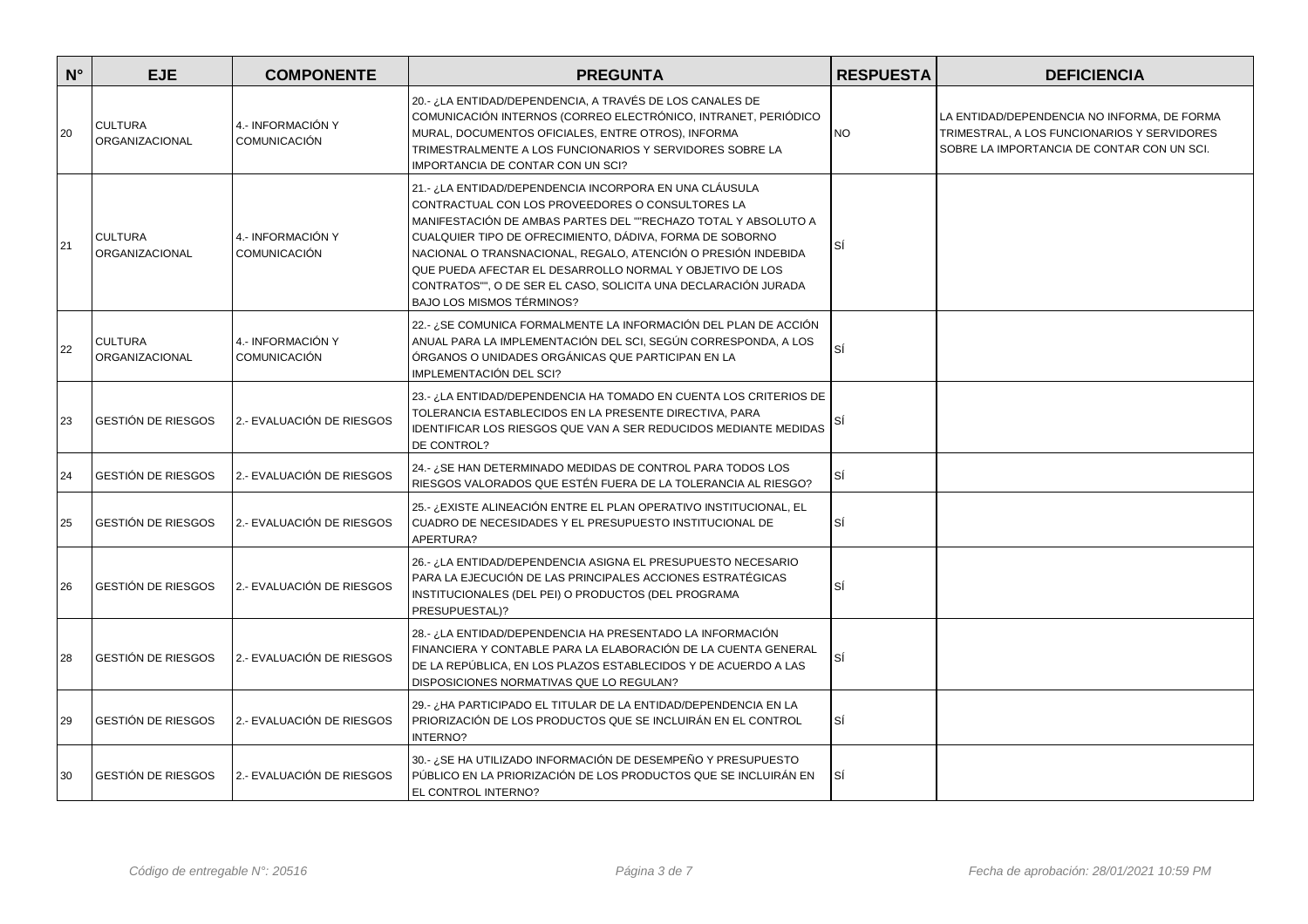| $N^{\circ}$ | <b>EJE</b>                | <b>COMPONENTE</b>         | <b>PREGUNTA</b>                                                                                                                                                                                                                                       | <b>RESPUESTA</b> | <b>DEFICIENCIA</b>                                                                                                                                                                                                                                              |
|-------------|---------------------------|---------------------------|-------------------------------------------------------------------------------------------------------------------------------------------------------------------------------------------------------------------------------------------------------|------------------|-----------------------------------------------------------------------------------------------------------------------------------------------------------------------------------------------------------------------------------------------------------------|
| 32          | <b>GESTIÓN DE RIESGOS</b> | 2.- EVALUACIÓN DE RIESGOS | 32.- ¿LOS PRODUCTOS PRIORIZADOS EN EL CONTROL INTERNO SON LOS<br>QUE CONTRIBUYEN, EN MAYOR MEDIDA, CON EL LOGRO DE LOS OBJETIVOS<br>ESTRATÉGICOS INSTITUCIONALES DE TIPO I (DEL PEI) O RESULTADOS<br>ESPECÍFICOS (DEL PROGRAMA PRESUPUESTAL)?         | ΙSί              |                                                                                                                                                                                                                                                                 |
| 33          | <b>GESTIÓN DE RIESGOS</b> | 2.- EVALUACIÓN DE RIESGOS | 33.- ¿SE HA ANALIZADO SI LOS PRODUCTOS PRIORIZADOS SON LOS MÁS<br>RELEVANTES Y, POR TANTO, SON LOS QUE MÁS REQUIEREN DE CONTROLES SÍ<br><b>INTERNOS?</b>                                                                                              |                  |                                                                                                                                                                                                                                                                 |
| 34          | <b>GESTIÓN DE RIESGOS</b> | 2.- EVALUACIÓN DE RIESGOS | 34.- EN LA IDENTIFICACIÓN Y VALORACIÓN DE RIESGOS, ¿HAN PARTICIPADO<br>LOS ÓRGANOS O UNIDADES ORGÁNICAS RESPONSABLES DE LOS<br>PRODUCTOS PRIORIZADOS CON SUS FUNCIONARIOS Y SERVIDORES CON<br>MAYOR CONOCIMIENTO SOBRE EL DESARROLLO DE LOS MISMOS?   | ΙSΙ              |                                                                                                                                                                                                                                                                 |
| 35          | <b>GESTIÓN DE RIESGOS</b> | 2.- EVALUACIÓN DE RIESGOS | 35.- ¿SE HA DESARROLLADO TALLERES PARTICIPATIVOS O ENTREVISTAS<br>PARA IDENTIFICAR Y VALORAR LOS RIESGOS?                                                                                                                                             | SÍ               |                                                                                                                                                                                                                                                                 |
| 36          | <b>GESTIÓN DE RIESGOS</b> | 2.- EVALUACIÓN DE RIESGOS | 36.- DURANTE LA IDENTIFICACIÓN DE RIESGOS DE CADA PRODUCTO<br>PRIORIZADO, ¿SE HA ANALIZADO SI LOS RIESGOS IDENTIFICADOS SON LOS<br>QUE AFECTAN EN MAYOR MEDIDA LA PROVISIÓN DE DICHO PRODUCTO?                                                        | SÍ               |                                                                                                                                                                                                                                                                 |
| 37          | <b>GESTIÓN DE RIESGOS</b> | 2.- EVALUACIÓN DE RIESGOS | 37.- DURANTE LA IDENTIFICACIÓN DE RIESGOS DE CADA PRODUCTO<br>PRIORIZADO, ¿SE HA IDENTIFICADO LOS FACTORES QUE PODRÍAN AFECTAR<br>NEGATIVAMENTE EL CUMPLIMIENTO DE PLAZOS Y ESTÁNDARES<br>ESTABLECIDOS EN DICHO PRODUCTO?                             | SÍ               |                                                                                                                                                                                                                                                                 |
| 38          | <b>GESTIÓN DE RIESGOS</b> | 2.- EVALUACIÓN DE RIESGOS | 38.- DURANTE LA IDENTIFICACIÓN DE RIESGOS DE CADA PRODUCTO<br>PRIORIZADO, ¿SE HA ANALIZADO SI EXISTEN RIESGOS DE SOBORNO<br>(COIMA), FRAUDES FINANCIEROS O CONTABLES, ENTRE OTRAS CLASES DE<br>RIESGO DE CONDUCTAS IRREGULARES?                       | NO.              | DURANTE LA IDENTIFICACIÓN DE RIESGOS DE CADA<br>PRODUCTO PRIORIZADO, NO SE HAN ANALIZADO SI<br>EXISTEN RIESGOS DE SOBORNO (COIMA), FRAUDES<br>FINANCIEROS O CONTABLES, ENTRE OTRAS CLASES DE<br>RIESGO DE CONDUCTAS IRREGULARES.                                |
| 39          | <b>GESTIÓN DE RIESGOS</b> | 2.- EVALUACIÓN DE RIESGOS | 39.- DURANTE LA IDENTIFICACIÓN DE RIESGOS DE CADA PRODUCTO<br>PRIORIZADO, ¿SE HA ANALIZADO SI SE PRESENTAN REGISTROS CONTABLES<br>Y ADMINISTRATIVOS FALSOS, SOBRECOSTOS O TRANSFERENCIA DE<br>RECURSOS PARA FINES DISTINTOS AL ORIGINAL?              | <b>NO</b>        | DURANTE LA IDENTIFICACIÓN DE RIESGOS DE CADA<br>PRODUCTO PRIORIZADO, NO SE HA ANALIZADO SI SE<br>PRESENTAN REGISTROS CONTABLES Y<br>ADMINISTRATIVOS FALSOS, SOBRECOSTOS O<br>TRANSFERENCIA DE RECURSOS PARA FINES DISTINTOS<br>AL ORIGINAL.                     |
| 40          | <b>GESTIÓN DE RIESGOS</b> | 2.- EVALUACIÓN DE RIESGOS | 40.- DURANTE LA IDENTIFICACIÓN DE RIESGOS DE CADA PRODUCTO<br>PRIORIZADO, ¿SE HA ANALIZADO SI LOS FUNCIONARIOS Y SERVIDORES<br>PUEDEN ESTAR MOTIVADOS, INFLUENCIADOS, INDUCIDOS O PRESIONADOS<br>A RECIBIR SOBORNOS (COIMAS)?                         | NO               | DURANTE LA IDENTIFICACIÓN DE RIESGOS DE CADA<br>PRODUCTO PRIORIZADO, NO SE HA ANALIZADO SI LOS<br>FUNCIONARIOS Y SERVIDORES PUEDEN ESTAR<br>MOTIVADOS, INFLUENCIADOS, INDUCIDOS O<br>PRESIONADOS A RECIBIR SOBORNOS (COIMAS).                                   |
| 41          | <b>GESTIÓN DE RIESGOS</b> | 2.- EVALUACIÓN DE RIESGOS | 41.- DURANTE LA IDENTIFICACIÓN DE RIESGOS DE CADA PRODUCTO<br>PRIORIZADO, ¿SE HA ANALIZADO SI ES POSIBLE QUE ACTORES O<br>CONSULTORES EXTERNOS INFLUENCIEN SOBRE LAS DECISIONES DE LOS<br>FUNCIONARIOS PARA REALIZAR SUS REQUERIMIENTOS DE SERVICIOS? | <b>NO</b>        | DURANTE LA IDENTIFICACIÓN DE RIESGOS DE CADA<br>PRODUCTO PRIORIZADO, NO SE HA ANALIZADO SI ES<br>POSIBLE QUE ACTORES O CONSULTORES EXTERNOS<br>INFLUENCIEN SOBRE LAS DECISIONES DE LOS<br><b>FUNCIONARIOS PARA REALIZAR SUS REQUERIMIENTOS</b><br>DE SERVICIOS. |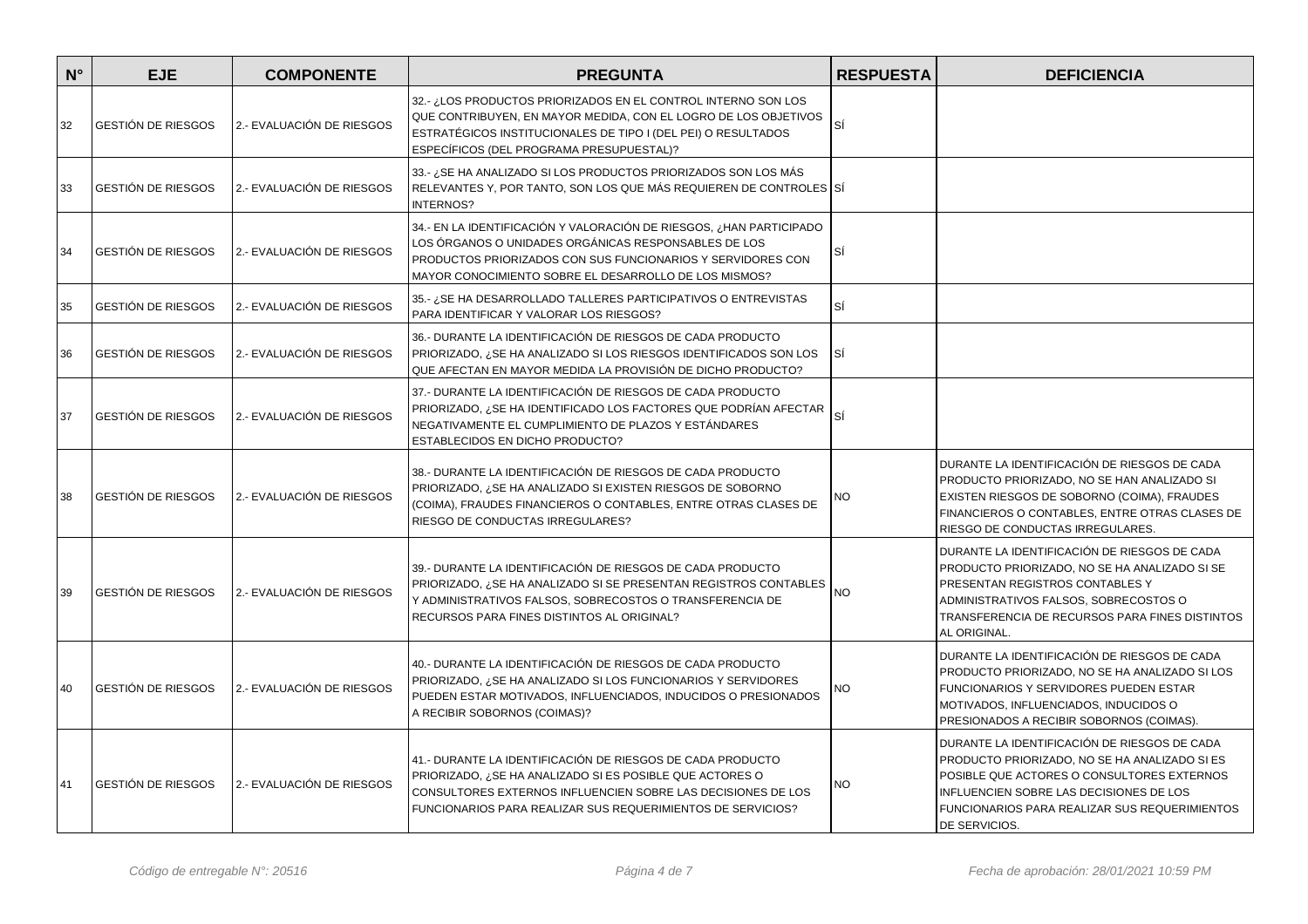| $N^{\circ}$ | <b>EJE</b>                | <b>COMPONENTE</b>          | <b>PREGUNTA</b>                                                                                                                                                                                                                | <b>RESPUESTA</b> | <b>DEFICIENCIA</b>                                                                                                                                                                                 |
|-------------|---------------------------|----------------------------|--------------------------------------------------------------------------------------------------------------------------------------------------------------------------------------------------------------------------------|------------------|----------------------------------------------------------------------------------------------------------------------------------------------------------------------------------------------------|
| 42          | <b>GESTIÓN DE RIESGOS</b> | 2.- EVALUACIÓN DE RIESGOS  | 42.- EN LA IDENTIFICACIÓN DE RIESGOS DE CADA PRODUCTO PRIORIZADO,<br>¿SE HA ANALIZADO LA POSIBILIDAD DE QUE SE REALICEN PAGOS TARDÍOS<br>(RETRASADOS) A LOS PROVEEDORES?                                                       | <b>NO</b>        | EN LA IDENTIFICACIÓN DE RIESGOS DE CADA PRODUCTO<br>PRIORIZADO, NO SE HA ANALIZADO LA POSIBILIDAD DE<br>QUE SE REALICEN PAGOS TARDÍOS (RETRASADOS) A<br>LOS PROVEEDORES.                           |
| 43          | <b>GESTIÓN DE RIESGOS</b> | 2.- EVALUACIÓN DE RIESGOS  | 43.- EN LA IDENTIFICACIÓN DE RIESGOS, ¿SE HA ANALIZADO LA POSIBILIDAD<br>DE QUE LOS CORRESPONDIENTES FUNCIONARIOS NO REALICEN UNA<br>ADECUADA SUPERVISIÓN DE LA EJECUCIÓN DE LAS OBRAS PÚBLICAS?                               | <b>NO</b>        | EN LA IDENTIFICACIÓN DE RIESGOS, NO SE HA<br>ANALIZADO LA POSIBILIDAD DE QUE LOS<br>CORRESPONDIENTES FUNCIONARIOS NO REALICEN UNA<br>ADECUADA SUPERVISIÓN DE LA EJECUCIÓN DE LAS<br>OBRAS PÚBLICAS |
| 44          | <b>GESTIÓN DE RIESGOS</b> | 2.- EVALUACIÓN DE RIESGOS  | 44.- EN LA IDENTIFICACIÓN DE RIESGOS, ¿SE HA ANALIZADO LA POSIBILIDAD<br>QUE EN UN PROCESO DE CONTRATACIÓN SE FAVOREZCA A UN POSTOR O<br>POSTULANTE?                                                                           | <b>NO</b>        | EN LA IDENTIFICACIÓN DE RIESGOS, NO SE HA<br>ANALIZADO LA POSIBILIDAD QUE EN UN PROCESO DE<br>CONTRATACIÓN SE FAVOREZCA A UN POSTOR O<br>POSTULANTE.                                               |
| 45          | <b>GESTIÓN DE RIESGOS</b> | 3.- ACTIVIDADES DE CONTROL | 45.- ¿EL ÓRGANO O UNIDAD ORGÁNICA RESPONSABLE DE LA EJECUCIÓN DE<br>LAS MEDIDAS DE REMEDIACIÓN Y MEDIDAS DE CONTROL CUENTA CON<br>ADECUADOS RECURSOS FINANCIEROS PARA CUMPLIR CON SU FUNCIÓN?                                  | ΙSί              |                                                                                                                                                                                                    |
| 46          | <b>GESTIÓN DE RIESGOS</b> | 3.- ACTIVIDADES DE CONTROL | 46.- DURANTE LA DETERMINACIÓN DE LAS MEDIDAS DE CONTROL, ¿SE HA<br>ANALIZADO SI DICHAS MEDIDAS PERMITIRÁN REDUCIR SIGNIFICATIVAMENTE SÍ<br>LOS CORRESPONDIENTES RIESGOS?                                                       |                  |                                                                                                                                                                                                    |
| 47          | <b>GESTIÓN DE RIESGOS</b> | 3.- ACTIVIDADES DE CONTROL | 47.- DURANTE LA DETERMINACIÓN DE LAS MEDIDAS DE CONTROL, ¿SE HA<br>ANALIZADO SI DICHAS MEDIDAS SON FACTIBLES DE IMPLEMENTAR POR LA<br>ENTIDAD/DEPENDENCIA?                                                                     | SÍ               |                                                                                                                                                                                                    |
| 48          | <b>GESTIÓN DE RIESGOS</b> | 3.- ACTIVIDADES DE CONTROL | 48.-¿SE HAN DESARROLLADO TALLERES PARTICIPATIVOS, ENTREVISTAS O<br>PANEL DE EXPERTOS PARA DETERMINAR LAS MEDIDAS DE CONTROL?                                                                                                   | SÍ               |                                                                                                                                                                                                    |
| 49          | <b>GESTIÓN DE RIESGOS</b> | 3.- ACTIVIDADES DE CONTROL | 49.- ¿LA ENTIDAD/DEPENDENCIA CUMPLE CON REGISTRAR LA INFORMACIÓN<br>DEL PLAN DE ACCIÓN ANUAL PARA LA IMPLEMENTACIÓN DEL SCI EN EL<br>APLICATIVO INFORMÁTICO DEL SCI, SEGÚN LOS PLAZOS ESTABLECIDOS?                            | SÍ               |                                                                                                                                                                                                    |
| 50          | <b>GESTIÓN DE RIESGOS</b> | 3.- ACTIVIDADES DE CONTROL | 50.- ¿LA ENTIDAD/DEPENDENCIA HA DETERMINADO LOS ÓRGANOS O<br>UNIDADES ORGÁNICAS RESPONSABLES DE LA EJECUCIÓN DE LAS MEDIDAS<br>DE CONTROL CONTENIDAS EN EL PLAN DE ACCIÓN?                                                     | lSÍ              |                                                                                                                                                                                                    |
| 51          | <b>SUPERVISIÓN</b>        | 5.- SUPERVISIÓN            | 51.- ¿EN EL REPORTE DE SEGUIMIENTO DEL PLAN DE ACCIÓN ANUAL PARA<br>LA IMPLEMENTACIÓN DEL SCI SE HAN ESTABLECIDO, AL MENOS, 3<br>RECOMENDACIONES DE MEJORA POR CADA PRODUCTO PRIORIZADO?                                       | <b>NO</b>        | EN EL REPORTE DE SEGUIMIENTO DEL PLAN DE ACCIÓN<br>ANUAL PARA LA IMPLEMENTACIÓN DEL SCI NO SE HAN<br>ESTABLECIDO, AL MENOS, 3 RECOMENDACIONES DE<br>MEJORA POR CADA PRODUCTO PRIORIZADO.           |
| 52          | SUPERVISIÓN               | 5.- SUPERVISIÓN            | 52.-¿EL ÓRGANO O UNIDAD ORGÁNICA RESPONSABLE DE LA<br>IMPLEMENTACIÓN DEL SCI HA CUMPLIDO CON LA REVISIÓN DE LOS MEDIOS<br>DE VERIFICACIÓN Y EL REGISTRO DEL ESTADO DE LA EJECUCIÓN DE LAS<br>MEDIDAS DE REMEDIACIÓN Y CONTROL? | SÍ               |                                                                                                                                                                                                    |
| 53          | <b>SUPERVISIÓN</b>        | 5.- SUPERVISIÓN            | 53.- ¿LA ENTIDAD/DEPENDENCIA HA LOGRADO IMPLEMENTAR LOS 3 EJES<br>DEL SCI PARA EL PRESENTE AÑO, TOMANDO EN CUENTA TODOS LOS<br>PRODUCTOS QUE HAN SIDO PRIORIZADOS?                                                             | SÍ               |                                                                                                                                                                                                    |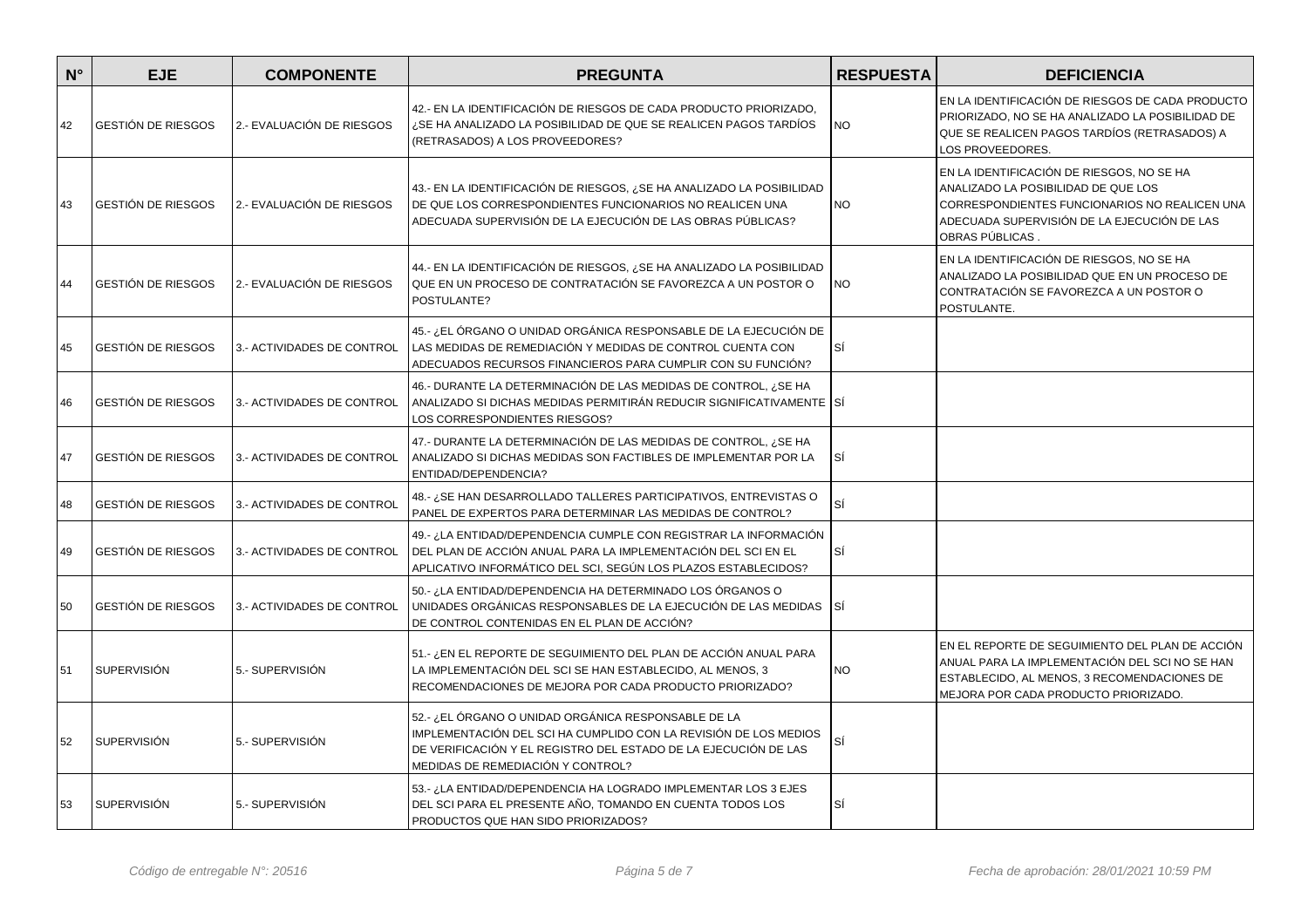| $N^{\circ}$ | <b>EJE</b>                  | <b>COMPONENTE</b> | <b>PREGUNTA</b>                                                                                                                                                                                                                          | <b>RESPUESTA</b>    | <b>DEFICIENCIA</b>                                                                                                                                                                                                                   |  |
|-------------|-----------------------------|-------------------|------------------------------------------------------------------------------------------------------------------------------------------------------------------------------------------------------------------------------------------|---------------------|--------------------------------------------------------------------------------------------------------------------------------------------------------------------------------------------------------------------------------------|--|
| 54          | <b>SUPERVISIÓN</b>          | 5.- SUPERVISIÓN   | 54.- ¿LA ENTIDAD/DEPENDENCIA CUMPLE LOS PLAZOS ESTABLECIDOS PARA<br>LA IMPLEMENTACIÓN DE LAS MEDIDAS DE REMEDIACIÓN Y MEDIDAS DE<br>CONTROL, CONTENIDAS EN EL PLAN DE ACCIÓN ANUAL PARA LA<br>IMPLEMENTACIÓN DEL SCI?                    | <b>PARCIALMENTE</b> | LA ENTIDAD/DEPENDENCIA CUMPLE PARCIALMENTE LOS<br>PLAZOS ESTABLECIDOS PARA LA IMPLEMENTACIÓN DE<br>LAS MEDIDAS DE REMEDIACIÓN Y MEDIDAS DE<br>CONTROL, CONTENIDAS EN EL PLAN DE ACCIÓN ANUAL<br>PARA LA IMPLEMENTACIÓN DEL SCI.      |  |
| 55          | <b>SUPERVISIÓN</b>          | 5.- SUPERVISIÓN   | 55.- ¿LA ENTIDAD/DEPENDENCIA CUENTA POR LO MENOS CON UN 70 % DE<br>GRADO DE CUMPLIMIENTO DEL PLAN DE ACCIÓN ANUAL PARA LA<br>IMPLEMENTACIÓN DEL SCI?                                                                                     |                     |                                                                                                                                                                                                                                      |  |
| 56          | <b>SUPERVISIÓN</b>          | 5.- SUPERVISIÓN   | 56.- ¿SE REMITE EL REPORTE DE SEGUIMIENTO DEL PLAN DE ACCIÓN ANUAL<br>PARA LA IMPLEMENTACIÓN DEL SCI A LOS MIEMBROS DE LA ALTA<br>DIRECCIÓN?                                                                                             |                     |                                                                                                                                                                                                                                      |  |
| 57          | <b>SUPERVISIÓN</b>          | 5.- SUPERVISIÓN   | 57.- ¿SE REMITE EL REPORTE DE EVALUACIÓN ANUAL DE LA<br>IMPLEMENTACIÓN DEL SCI A LOS MIEMBROS DE LA ALTA DIRECCIÓN?                                                                                                                      | <b>NO</b>           | NO SE REMITE EL REPORTE DE EVALUACIÓN ANUAL DE<br>LA IMPLEMENTACIÓN DEL SCI A LOS MIEMBROS DE LA<br>ALTA DIRECCIÓN.                                                                                                                  |  |
| 58          | <b>SUPERVISIÓN</b>          | 5.- SUPERVISIÓN   | 58.- ¿AL MENOS UNA VEZ AL MES SE REPORTAN LOS RESULTADOS DEL<br>SEGUIMIENTO DE LA EJECUCIÓN DEL PLAN DE ACCIÓN ANUAL PARA LA<br>IIMPLEMENTACIÓN DEL SCI AL TITULAR DE LA ENTIDAD/DEPENDENCIA Y<br>I DEMÁS MIEMBROS DE LA ALTA DIRECCIÓN? | <b>NO</b>           | NO SE REPORTA AL MENOS UNA VEZ AL MES LOS<br>RESULTADOS DEL SEGUIMIENTO DE LA EJECUCIÓN DEL<br>PLAN DE ACCIÓN ANUAL PARA LA IMPLEMENTACIÓN DEL<br>SCI AL TITULAR DE LA ENTIDAD/DEPENDENCIA Y DEMÁS<br>MIEMBROS DE LA ALTA DIRECCIÓN. |  |
|             | <b>PUNTAJE TOTAL</b><br> 79 |                   |                                                                                                                                                                                                                                          |                     |                                                                                                                                                                                                                                      |  |

| <b>GRADO DE MADUREZ</b> | 74.00<br>1.OZ |
|-------------------------|---------------|
|                         |               |

┱